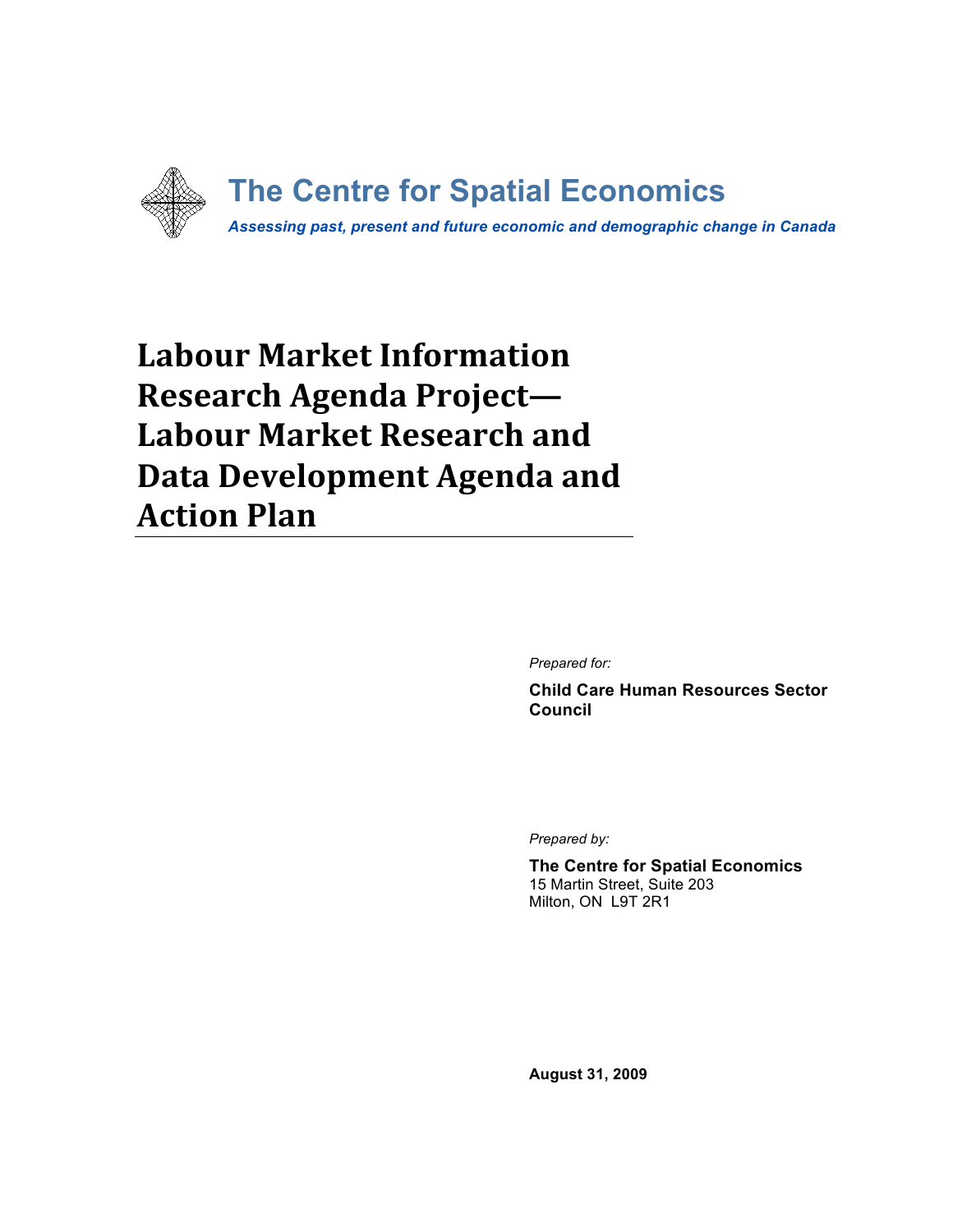# **Table of Contents**

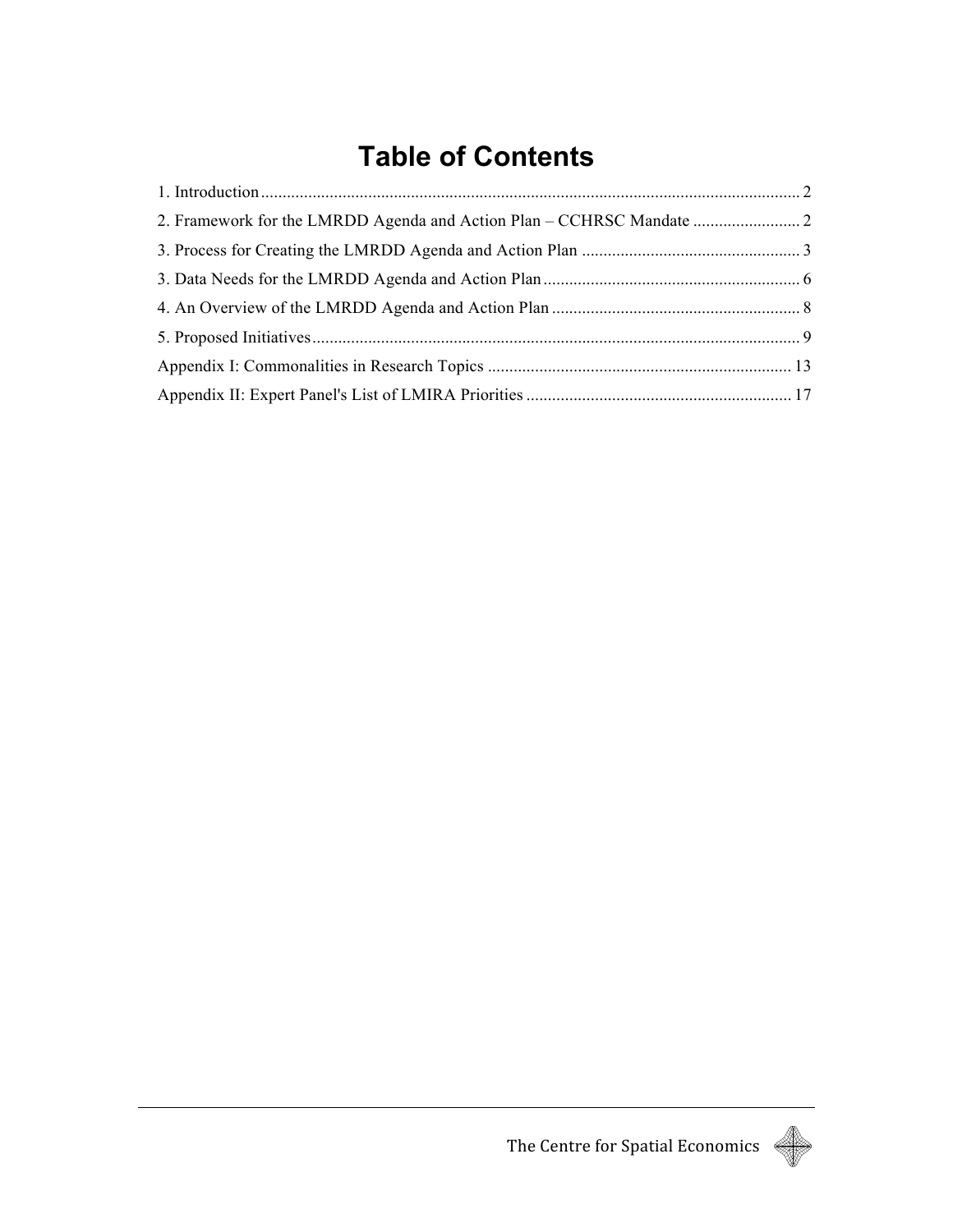## **1.** Introduction

This document sets out a labour market research and data development (LMRDD) agenda and action plan for the Child Care Human Resources Sector Council (CCHRSC). The focus of this agenda and action plan is a set of initiatives and associated activities that can be undertaken by the Sector Council or in partnership with the child care community, its partners in governments, the education community, post secondary institutions, labour, and policy and research organizations. The LMRDD agenda and action plan are based on the recommendations of a panel of experts that the CCHRSC convened to provide advice to the sector council as part of the *Labour Market Information Research Agenda* (LMIRA) project.

The CCHRSC designed the LMIRA project to examine how data on the early childhood education and care (ECEC) workforce is collected, and how the quality and availability of data could be improved. This information is used to create a 3-5 year labour market information research agenda for the ECEC sector. Specifically, the objectives of the project related to the LMRDD agenda are to:

- o Identify current data sources across provinces and territories (P/Ts), discuss and select the best approach for more consistent labour market data on the ECEC sector.
- o Develop recommendations for:
	- consistent definitions for data collection;
	- consistent approaches for gathering and analyzing information/data including tools and research questions.
- o Develop a 3-4 year research and planning agenda for the ECEC sector that recommends ways to improve the availability and quality of labour market information for workforce issues such as recruitment and retention.

This document covers the following areas:

- o A framework for the LMRDD agenda and action plan
- o A review of the recommendations proposed by the panel of experts
- o An outline of the proposed strategic initiatives, purposes/outcomes, activities/outputs, key stakeholders and related resources and partners

## **2. Framework for the LMRDD Agenda and Action Plan - CCHRSC Mandate**

#### **Range of Activities**

The 2008 Logic Model indicates five major types of Sector Council activities:

- Labour market and human resources research;
- Sector development:
- Fostering partnerships within and outside the child care sector; and
- Coordination and promotion of human resources and labour market issues in the sector; and
- Performance management.

The first four activities of the CCHRSC are directly related to the LMRDD, while the performance management is related to internal CCHRSC management and is not directly related to the LMRDD.

### **Outputs**

Outputs related to the activities above and the LMRDD include:

- labour market plans and proposals for funding;
- research reports and plans;
- products and tools for organizations and workforce;
- labour market strategy and action plan;
- data defined, collected and analyzed;
- recruitment and retention tools
- partnerships formed
- collaborative documents, reports and joint initiatives
- HR strategy for the sector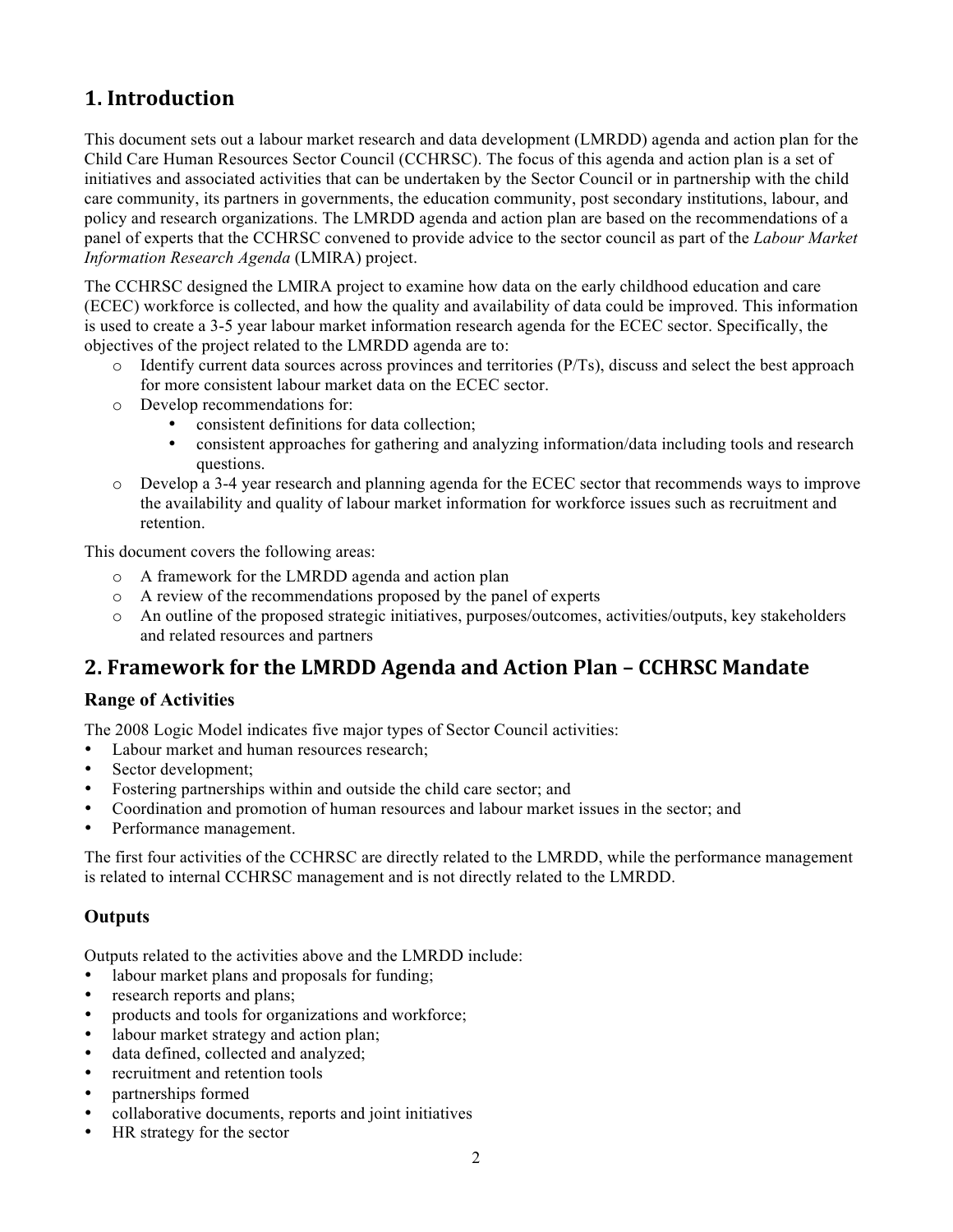- website and other online resources
- partnership agreements and supporting activities; and
- policy and other documents.

#### **Ultimate Outcomes**

The intended ultimate outcomes of the above activities include:

- Increase the skill development and effectiveness of the child care sector*.*
- Advance human resource issues and improve conditions in the child care sector and for its workforce
- Improve the balance between the supply and demand for ECEC workers in Canada
- Economies of scale realized in HR development and management for the sector across Canada.
- Enhanced mobility of workers into and within Canada.

## **3. Process for Creating the LMRDD Agenda and Action Plan**

An expert panel was convened as part of the LMIRA project. To arrive at the list of priorities, ECEC experts and CCHRSC staff participated in the discussions concerning the topics that need to be addressed by a three to five year research agenda. After lengthy discussions the experts and CCHRSC staff created the list of 22 topics indicated below.

#### **1. Snapshot** of the workforce: expanded, updated

- a) Assessment of secondary data sets
- b) Prioritize variables for snapshot
- c) Create snapshot

The snapshot updates and builds on the one created as part of the Labour Market Update. The main data source is the census. It is recommended that it is updated every five years following the release of the census data. Additional information from other datasets can be used in the snapshot to supplement the information from the census.

**2. A Literature review**, beginning with synthesizing reviews done for recent projects, would identify gaps data and help to determine what data need to be collected to provide information to the research agenda.

**3. Re-do** *You Bet I Care!* type survey of a sample of centres, family child care providers and agencies, employers and workers (every five years)

- a) Identify purpose of information first
- b) Survey
- c) Research study
- d) Predictors of quality

#### **4. Labour Mobility** (ECEs & Directors)

- a) Conceptual paper on various types of mobility: eg. across modes (within broader ECEC) and interoccupational, career ladders, geographic, in and out of the workforce
- b) Define and document labour mobility in the sector
- c) What are the causes and implications of mobility and immobility (such as interprovincial barriers and Agreement on Internal Trade) and turnover
- d) What are the labour mobility opportunities and challenges. Where do we go from here?
- e) Barriers to work (education)
	- i. Physical and other barriers
	- ii. Lack of LMI. Information gap is huge.

#### **5. Career choices**

- a) Use for recruitment and retention activities
- b) Include those who get ECE training and never go into ECEC, those who use it as a stepping stone to ECE-related work, and those that leave the sector.
- c) Rate of return on formal ECE education
	- i. Under what conditions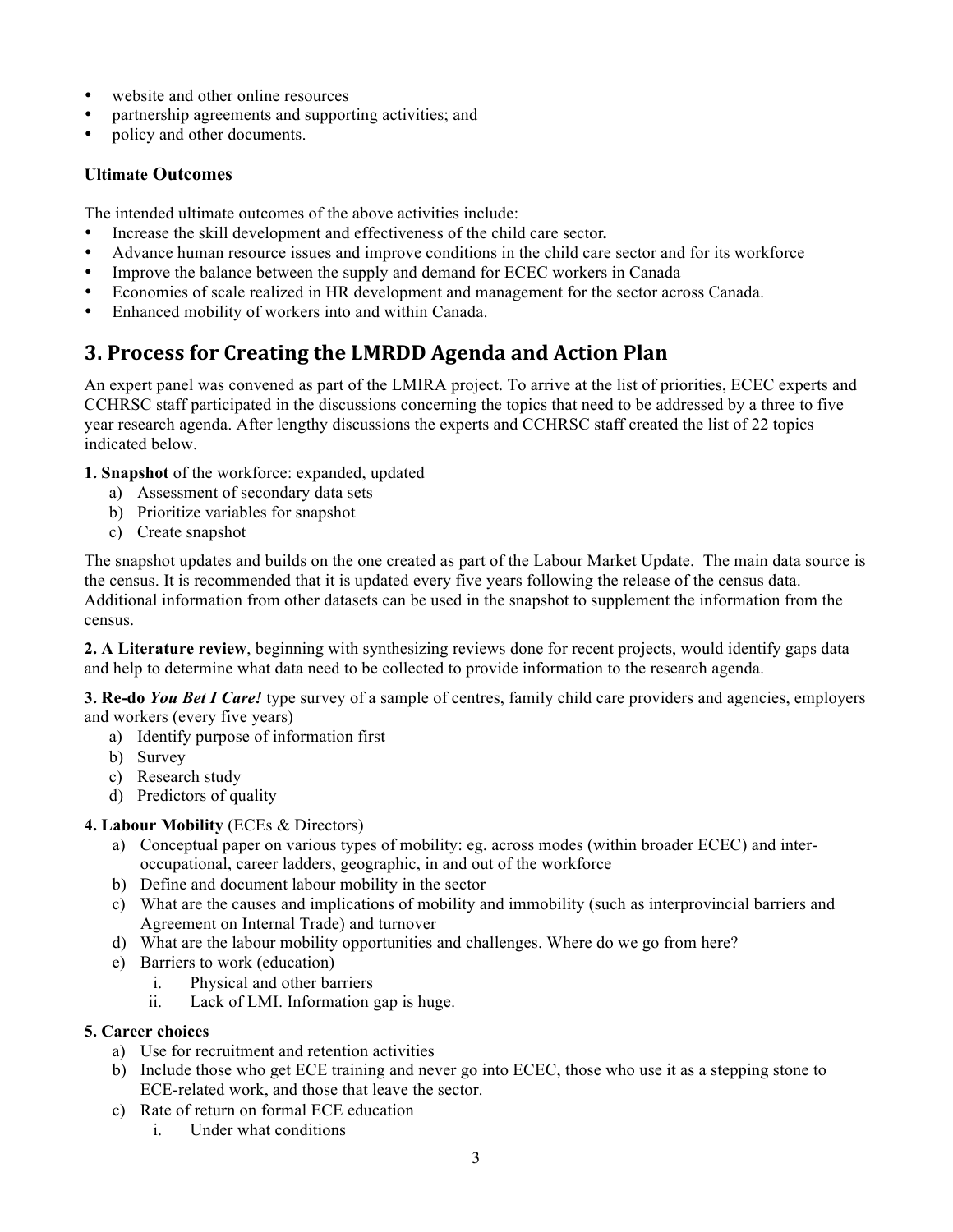- ii. ROR of match box colleges
- iii. Rate of return on professorial development  $\&$  training to the ECE education
- iv. Days off for training

### **6. Program evaluation**

- a) Preliminary list of programs, policies & initiatives
- b) On-going identification, categorization and assessment of programs
- c) Evaluate what works best for labour market related issues eg. recruitment & retention
- d) First step formative evaluation
- e) Match data with programs for preliminary examination
- f) Education of policymakers/HR managers. Include evaluation in program design

### 7. **LMI**: uses by and impact on stakeholders

- a) How are being used
- b) How you can use these data

**8. Quality begets quality** and affects recruitment and retention (R&R). Understanding the size of the phenomenon and what attributes of quality affect R&R would help to identify virtuous and/or vicious cycles. Need to examine this issue empirically.

**9. Understanding non-profit dynamic** might help to guide policy to improve the mechanism by which nonprofit status affects the workplace and therefore ultimately recruitment and retention.

#### **10. Impact of unionization** on labour market outcomes.

**11. Understanding low wage dynamic & high price elasticity** is important to determine policy prescriptions or other changes that would alter this situation and change recruitment and retention problems

**12. Integrated electronic data system** and software to facilitate Human Resource Management (HRM), data collection and accuracy.

#### **13. Life Course trajectory**

**14. System comparisons:** Quebec versus other Canadian locations, Canada versus other countries, market vs. non-market comparisons. Compare how different systems operate in order to learn what improves labour market outcomes. Specifically examine:

- a) Human resource management
- b) Labour market issues

#### **15. Impact of non-wage financial benefits** on recruitment and retention

- a) Pensions
- b) Other benefits
- c) Impact of In-kind transfers (reduced rate for child care)

**16. Learn from other sectors.** ECEC has similarities with other sectors including the not for profit sector. There could be lessons to be learned from examining R&R in the not for profit sector. Similarly, since the ECEC sector is dominated by small organizations, there could be lessons learned from examining the literature on SME/SMO for HRM. The similarities and differences between the practices of the ECEC sector and these other sectors could be identified.

17. **Natural experiments** should be examined to learn valuable lessons on the value of ECEC, impact of policies and developments on the ECEC sector. For example:

a) Canadian Auto Workers decided to keep child care program over other benefits. This provides information about revealed preferences for ECEC services.

**18. Job satisfaction**. Impact of HRM on job satisfaction & labour market outcomes. Could be linked with HRM toolkit to improve HRM.

**19. Occupational demand/supply model** & forecast at Provincial/Territorial level with a pan-Canadian rollup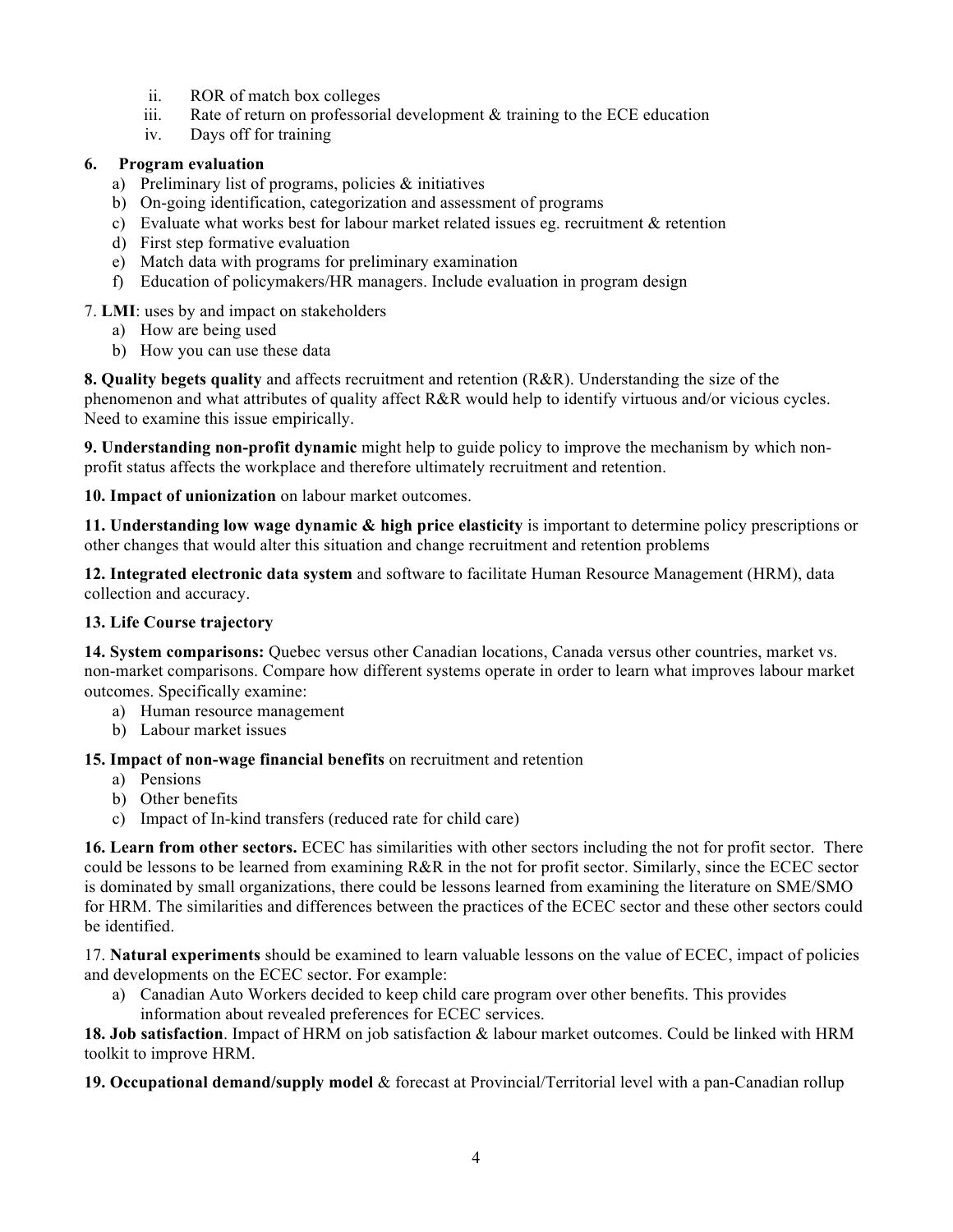**20. System change.** Examine large scale changes to the early learning and care systems to identify implications for the ECEC workforce. For example, the integration of part of the ECEC sector into education system or the introduction of all day kindergarten.

#### **21. Directors as a specific target group**

- a) Training
- b) Labour market issues and impact on ECEs

#### **22. Web based clearing house** of information on

- a) HRM practices
- b) Job board links
- c) LMI
- d) Programs/policies information

| <b>Table 1: Identified Research Topics</b> |                                                                               |                    |                       |  |
|--------------------------------------------|-------------------------------------------------------------------------------|--------------------|-----------------------|--|
|                                            | <b>Research Topic</b>                                                         | <b>Total Votes</b> | <b>Weighted Votes</b> |  |
| 1                                          | Expanded, updated snapshot of the workforce                                   | 12                 | 7.83                  |  |
| $\overline{2}$                             | Literature review of recent projects to identify data gaps                    | 4                  | 2.50                  |  |
| 3                                          | Redo You Bet I Care! type survey                                              | 8                  | 5.83                  |  |
| 4                                          | <b>Labour Mobility (ECEs and Directors)</b>                                   | 9                  | 8.00                  |  |
| 5                                          | <b>Career Choices</b>                                                         | 7                  | 6.58                  |  |
| 6                                          | Program evaluation                                                            | $\overline{2}$     | 1.83                  |  |
| $\overline{7}$                             | LMI: uses by and impact on stakeholders                                       | 3                  | 3.00                  |  |
| 8                                          | Quality begets quality                                                        | 5                  | 2.42                  |  |
| 9                                          | Understand the dynamic of non-profit mechanism                                | 3                  | 0.42                  |  |
| 10                                         | Impact of unionization on labour market outcomes                              | 4                  | 1.42                  |  |
| 11                                         | Understanding low wage dynamic and high price elasticity for ECEC services    | 4                  | 1.72                  |  |
| 12                                         | Integrated electronic data system to improve data collection, quality and HRM | 4                  | 4.00                  |  |
| 13                                         | Life course trajectory                                                        | 4                  | 0.97                  |  |
| 14                                         | System comparisons                                                            | 4                  | 0.92                  |  |
| 15                                         | Impact of non-wage financial benefits on recruitment and retention            | 6                  | 3.31                  |  |
| 16                                         | Learn from other sectors                                                      | $\theta$           | 0.00                  |  |
| 17                                         | Natural experiments should be examined                                        | $\theta$           | 0.00                  |  |
| 18                                         | Job satisfaction and the Impact of HRM on job satisfaction and LM outcomes    | 8                  | 3.47                  |  |
| 19                                         | <b>Occupational Demand/Supply model</b>                                       | 9                  | 8.50                  |  |
| 20                                         | System change                                                                 | 3                  | 1.70                  |  |
| 21                                         | Directors as a specific target group                                          | $\overline{2}$     | 0.22                  |  |
| 22                                         | Web based clearing house of information                                       | 3                  | 1.33                  |  |

All of the identified topics were voted on to determine the top priorities. Each participant had three votes. Participants were encouraged to combined topics where they saw synergies. (See Appendix I for a discussion on commonalities that experts found in the topics). Since many participants combined several topics, there were more votes for these topics. In order to reflect the priorities of the expert panel more accurately two tallies were conducted (see Appendix II for the rankings according to the two methods). First, all full and partial votes were counted once. Second, combined votes were calculated as fractional votes. For example, if three topics were combined each received one third of a vote. These tallies are illustrated in Table 1. The top seven topics for each method of counting are shown in bold in Table 1. Of the seven top topics for each method of counting, six of those topics were in common. There was one topic on each list that did not appear on the other list: the integrated electronic data system and the impact of non-wage financial benefits on recruitment and retention. Therefore, the top seven topics from the two lists provided eight LMRDD priorities.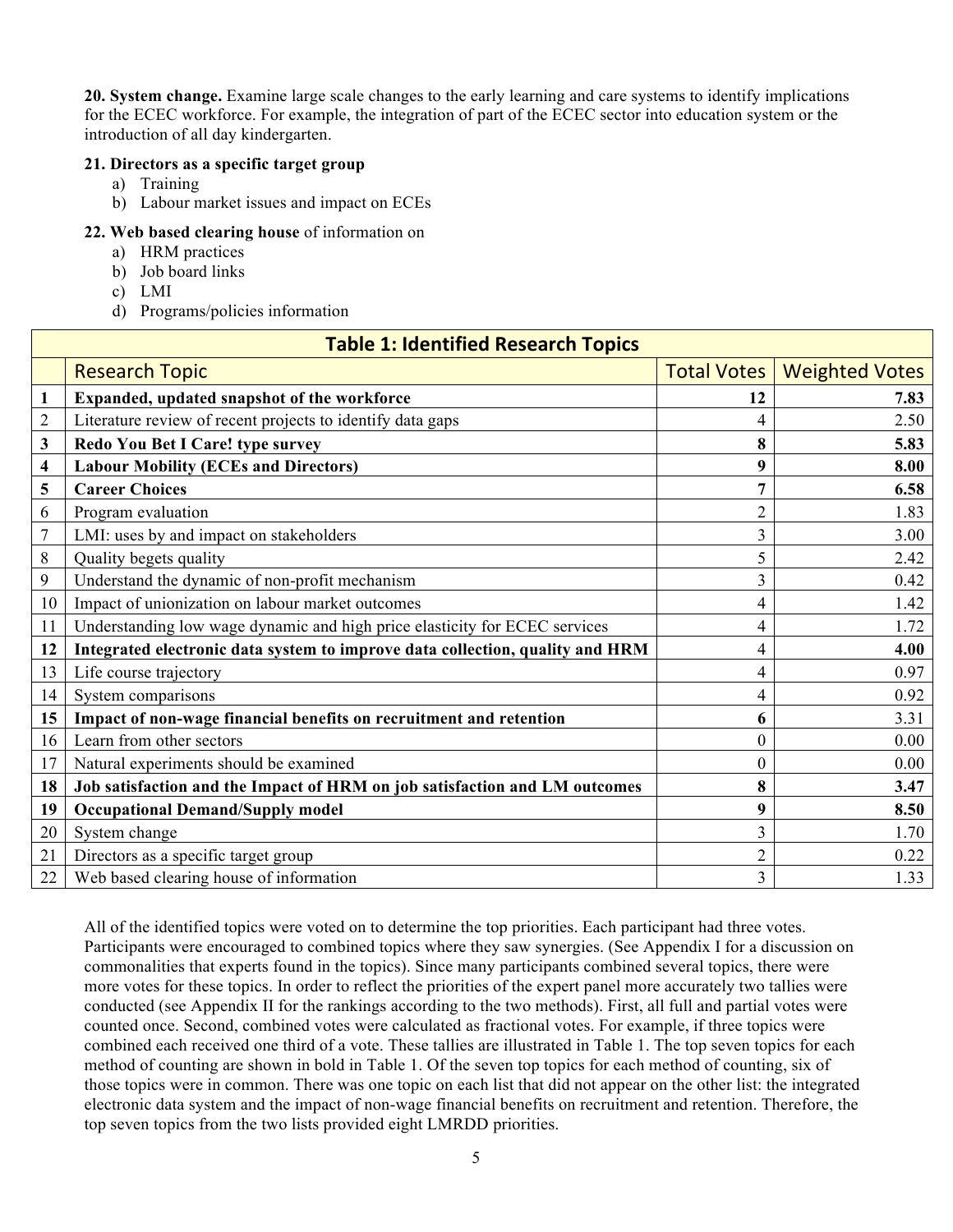After averaging two tallies, the ranking of the top eight priorities are:

- 1. Snapshot of the ECEC workforce,
- 2. an occupational demand/supply model,
- 3. labour mobility of ECEs and directors,
- 4. a YBIC! type survey,
- 5. career choices,
- 6. job satisfaction, impact of HRM on job satisfaction and labour market outcomes,
- 7. impact of non-wage financial benefits on R&R, and
- 8. an integrated electronic data system to improve data collection and HRM.

The topics with the highest priority include data collection, research on labour market and HRM, and tools to improve data collection, labour market dynamics and potentially HRM. These topics also seem to be directly related to the four relevant CCHRSC`s mandated activities and the five ultimate outcomes listed above. Also an examination of the topics suggests that they are of value to various stakeholders including: students, high school councillors, educational institutions, researchers, child care sector organizations, employers, employees and governments. These topics would also be indirectly important to parents and children using ECEC services if they help to lessen R&R challenges faced by the sector.

Many of the priority topics are directly or indirectly related to R&R challenges faced by the sector. The focus on R&R problems raises the question of whether these issues will continue to predominate over the coming three to five years. The report "Workforce Shortage Estimates" suggests that the ECEC sector will continue to experience relatively greater and more frequent workforce shortages than other sectors given the existing labour market dynamic evident in the ECEC sector. And the report on "Recruitment and Retention" illustrated that the most pressing challenge facing the sector is retention. Significant systemic change in the broader early learning and care system would likely alter labour market dynamics and have implications for the challenges facing the sector. For example, significant systemic change, such as those envisioned by the Pascal report in Ontario, which is accompanied by much higher financial benefits would likely reduce retention challenges. And a major expansion of the number of spaces in the ECEC sector would have implications for the education system and its ability to train sufficient numbers of students to supply the needed number of ECEs for the new positions.

Many of the topics on the priority list focus on R&R challenges and require similar data, so there will be many instances where the same data can be used for several research areas. Moreover, many of the topics that did not make the priority list also use similar data to those topics that were at the top of the list, so some of the data for the topics not included in the top eight could be obtained from the surveys that are needed to examine the list of top eight priorities. This observation suggests that the data needed to examine the lower ranked topics should be kept in mind when the surveys that will be used for the top priorities are developed. A small extension of questions that are used in the surveys could allow more of the listed topics to be examined. For example, it would be relatively easy to include: directors as a specific target group, unionization, and non-profit status. A question in the surveys could flag these attributes and specific questions to explore these issues could also be included.

## **3. Data Needs for the LMRDD Agenda and Action Plan**

The topics identified by the expert panel did not always explicitly include data. Since these data are not generally available, these topics implicitly included surveys. One of the topics that explicitly included a survey was the redoing of the You Bet I Care! survey. The original YBIC! survey surveyed a sample of centres, family child care providers and agencies, employers and workers. This type of survey is insufficient to provide the data for all of the topics at the top of the priority list. This section focuses on the links between the needed surveys and the topics identified by the group of experts that received votes (see Figure 1 below).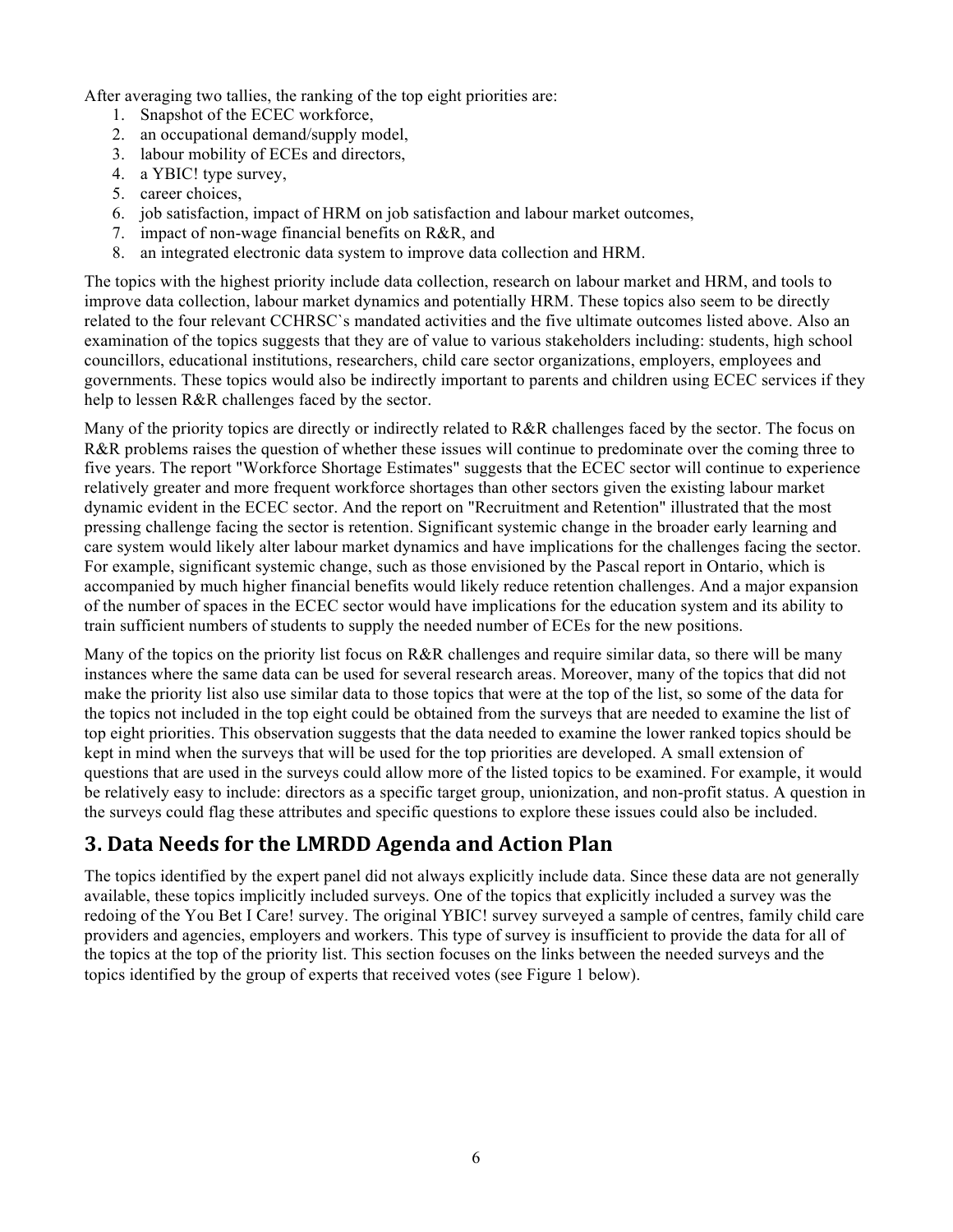

## **Figure 1: Flow Chart of LMIRA Topics and Data**

**Separate boxes indicates that they are not directly related to other topics**

**Joined boxes indicates a degree of commonality in data or results can be used in other topics**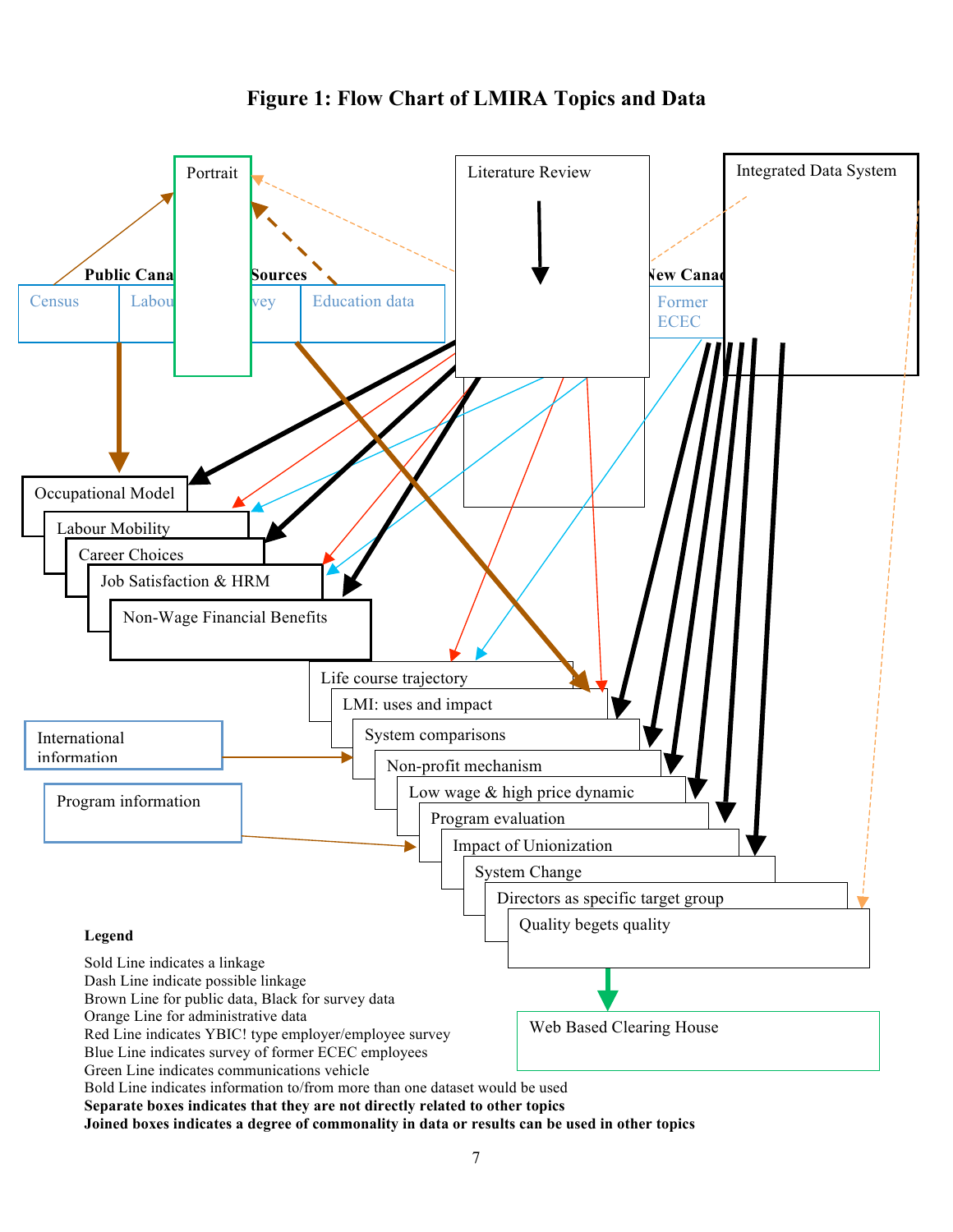In addition to the publicly available data, there are three surveys that would be needed to carried out to obtain the information needed to carry out the top priorities of the research agenda. All of the publicly available datasets are represented in Figure 1 as the census, labour force survey, and education data. For a complete list of publicly available datasets that are related to the ECEC sector please see the "Situational Analysis". The three new surveys that would need to be carried out include:

- 1. A YBIC! type survey of centres, family child care providers and agencies, employers and workers
- 2. Survey of former ECEC workers
- 3. Survey of ECE trained people who never worked in the ECEC sector

There is also the possibility that the administrative data collected as part of the integrated electronic data system (Topic 12) might be made available for some of these topics. If these data are available there would be clear advantages to using administrative data compared with surveys in terms of the coverage of the full universe of organizations in the sector. If data are not available then surveys would need to be conducted.

Most of the topics outside the top priorities that received votes in the complete list of topics could use information from the above datasets that would be developed to provide information for the top eight priorities. Some of the topics would require information beyond that which would be collected by the three surveys listed above including: information for ECEC systems outside Canada for the system comparison (topic 14), information about the programs that need to be evaluated for the program evaluation (topic 6), and additional information may be required to analyse system change (topic 20) beyond the information listed above, although what that information would be depends on the type of system change that is being contemplated.

## **4. An Overview of the LMRDD Agenda and Action Plan**

The LMRDD agenda and action plan is a defined and prioritized set of initiatives and associated activities that flow from the recommendations of the expert panel that was convened by the CCHRSC for the LMIRA project and are consistent with the mandate of the council.

#### **The Nature of the LMRDD Agenda and Action Plan**

The LMRDD agenda and action plan initiatives and activities are organized based on their rankings. Each activity area includes:

- A description of the initiatives
- The purposes and outcomes of the initiatives
- Activities and outputs
- Key stakeholders
- Resources and partner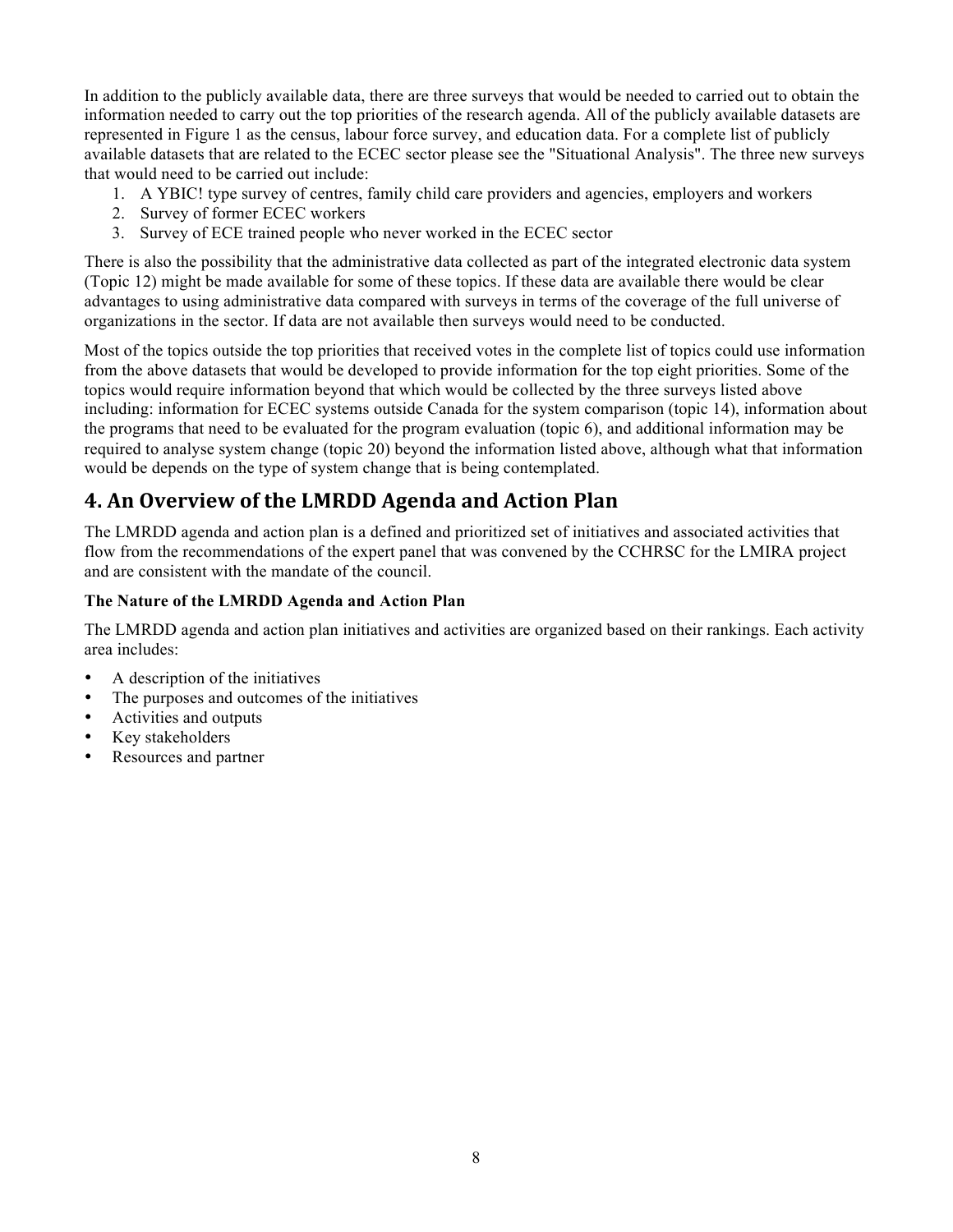## **5. Proposed Initiatives**

The eight initiatives with the highest priority that were proposed by the expert panel are identified in the following section. A full list of the initiatives that were identified by the expert panel is provided in Table 1. The results for each method of counting the votes are listed in Appendix II. The rankings of these initiatives based on the average of the two methods of tallying the results are:

- 1. Snapshot of the ECEC workforce,
- 2. occupational demand/supply model,
- 3. labour mobility of ECEs and directors,
- 4. a YBIC! type survey,
- 5. career choices,
- 6. job satisfaction, impact of HRM on job satisfaction and labour market outcomes,
- 7. impact of non-wage financial benefits on R&R, and
- 8. an integrated electronic data system to improve data collection and HRM.

| <b>Initiative</b>                                  | <b>Purpose/Outcomes</b>                                                                                                                              | <b>Key Stakeholders</b><br><b>Activities/Outputs</b>                                                                                                                                                                                                                                                                                                                                                                                                                                                                                                     | <b>Resources/Partners</b>                                                                                                                                                                                                                   |
|----------------------------------------------------|------------------------------------------------------------------------------------------------------------------------------------------------------|----------------------------------------------------------------------------------------------------------------------------------------------------------------------------------------------------------------------------------------------------------------------------------------------------------------------------------------------------------------------------------------------------------------------------------------------------------------------------------------------------------------------------------------------------------|---------------------------------------------------------------------------------------------------------------------------------------------------------------------------------------------------------------------------------------------|
| <b>Snapshot of the</b><br><b>ECEC</b><br>workforce | Provide information about<br>the broader ECEC workforce<br>that can be used to educate<br>those outside and inside the<br>sector about the workforce | Create snapshot to reflect census information on the<br>Students and youth<br>- High school and career<br>broader ECEC sector.<br>counsellors<br>Update snapshot to include information from other<br>Post-secondary institutions<br>$\sim$<br>research and/or data.<br>- Governments<br>Professional organizations<br>Could be updated annually to include LFS data, or<br>3.<br>$\blacksquare$<br>once every five years to include census $\&$<br>information from a YBIC! type survey.<br>Provide the Snapshot on the web and in hard copy<br>format. | - Sector Council staff<br>- Consulting resources<br>- Statistics Canada<br>- Possible partnership with<br>child care organizations,<br>and governments in the<br>distribution of snapshot<br>- New ECEC sector surveys<br>possible resource |
|                                                    |                                                                                                                                                      |                                                                                                                                                                                                                                                                                                                                                                                                                                                                                                                                                          |                                                                                                                                                                                                                                             |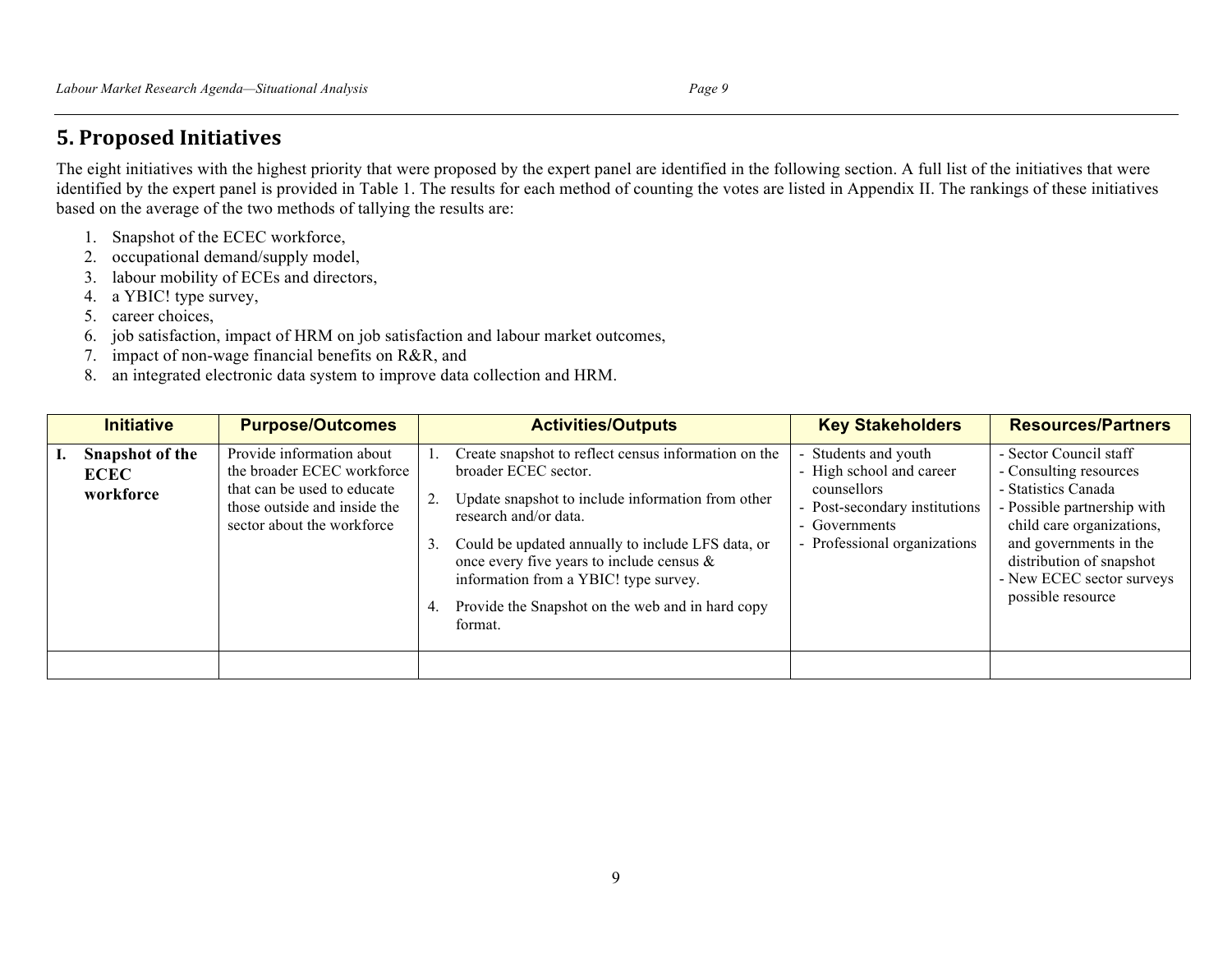| <b>Initiative</b>                                               | <b>Purpose/Outcomes</b>                                                                                                                                                                                                                                                                                                                                                                                  | <b>Activities/Outputs</b>                                                                                                                                                                                                                                                                                                                                                                                                                                                                                                                                                                                                                                                                                                                                                                                                                               | <b>Key Stakeholders</b>                                                                                                                                                                                   | <b>Resources/Partners</b>                                                                                                                                                                                                        |
|-----------------------------------------------------------------|----------------------------------------------------------------------------------------------------------------------------------------------------------------------------------------------------------------------------------------------------------------------------------------------------------------------------------------------------------------------------------------------------------|---------------------------------------------------------------------------------------------------------------------------------------------------------------------------------------------------------------------------------------------------------------------------------------------------------------------------------------------------------------------------------------------------------------------------------------------------------------------------------------------------------------------------------------------------------------------------------------------------------------------------------------------------------------------------------------------------------------------------------------------------------------------------------------------------------------------------------------------------------|-----------------------------------------------------------------------------------------------------------------------------------------------------------------------------------------------------------|----------------------------------------------------------------------------------------------------------------------------------------------------------------------------------------------------------------------------------|
| <b>II. Occupational</b><br>demand/supply<br>models and forecast | Develop occupational<br>demand/supply models and<br>forecast that reflects the<br>demand/supply situation in<br>individual provinces and<br>territories that can be roll-up<br>to a pan-Canadian total.<br>The models and forecasts<br>will provide information that<br>will help to lessen<br>demand/supply imbalances<br>in the ECEC labour market.<br>Models can also be used for<br>policy analysis. | Develop expansion demand forecast<br>1.<br>Collect data<br>a.<br>Develop model<br>b.<br>Create forecast<br>c.<br>Validate results<br>d.<br>Develop replacement demand model<br>2.<br>Collect data<br>a.<br>Develop model<br>b.<br>Create forecast<br>$c$ .<br>Validate results<br>d.<br>Develop education sub-model<br>3.<br>Collect data<br>a.<br>Develop model<br>b.<br>Create forecast<br>c.<br>Validate results<br>d.<br>Develop migrant sub-model<br>4.<br>Collect data<br>a.<br>Develop model<br>b.<br>Create forecast<br>$\mathbf{c}$ .<br>Validate results<br>d.<br>Develop labour supply model<br>5.<br>Collect data<br>a.<br>Develop model<br>b.<br>Create forecast<br>c.<br>Validate results<br>d.<br>Develop labour market indicators<br>6.<br>Collect data<br>a.<br>Develop model<br>b.<br>Create forecast<br>c.<br>Validate results<br>d. | - Students and youth<br>- High school & career<br>counsellors<br>- Post-secondary and<br>training institutions<br>- Employers<br>- Employees<br>- Unions<br>- Governments<br>- Professional organizations | - Consulting resources<br>- Statistics Canada<br>- Federal, provincial and<br>territorial officials<br>- Sector Council staff<br>- Child care researchers and<br>other experts<br>- New ECEC sector surveys<br>possible resource |
|                                                                 |                                                                                                                                                                                                                                                                                                                                                                                                          |                                                                                                                                                                                                                                                                                                                                                                                                                                                                                                                                                                                                                                                                                                                                                                                                                                                         |                                                                                                                                                                                                           |                                                                                                                                                                                                                                  |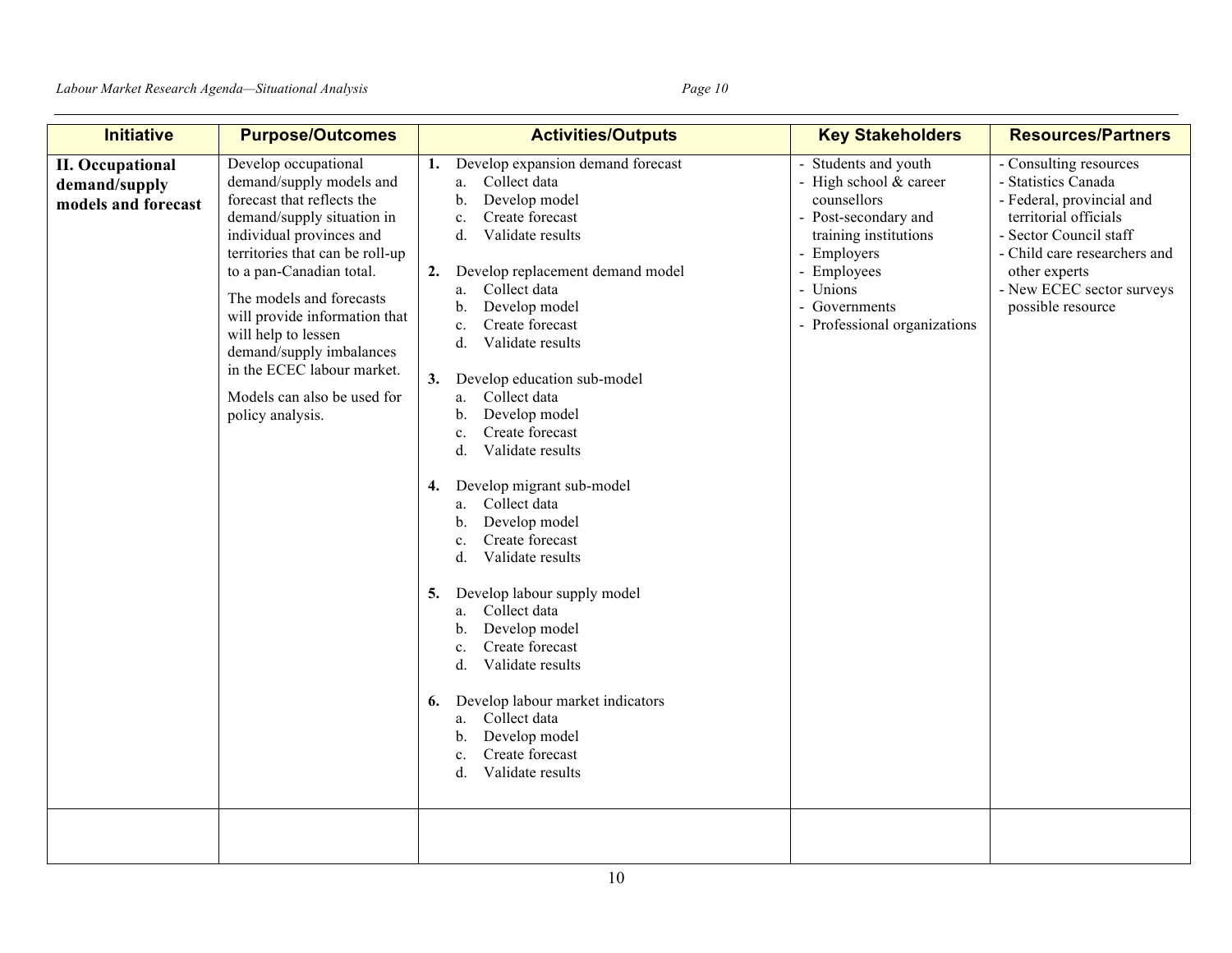| <b>Initiative</b>                                               | <b>Purpose/Outcomes</b>                                                                                                                                                                                                                                                                                      | <b>Activities/Outputs</b>                                                                                                                                                                                                                                                                                                                                                                                                                                                   | <b>Key Stakeholders</b>                                                                                                                                                                                                  | <b>Resources/Partners</b>                                                                                                                                                  |
|-----------------------------------------------------------------|--------------------------------------------------------------------------------------------------------------------------------------------------------------------------------------------------------------------------------------------------------------------------------------------------------------|-----------------------------------------------------------------------------------------------------------------------------------------------------------------------------------------------------------------------------------------------------------------------------------------------------------------------------------------------------------------------------------------------------------------------------------------------------------------------------|--------------------------------------------------------------------------------------------------------------------------------------------------------------------------------------------------------------------------|----------------------------------------------------------------------------------------------------------------------------------------------------------------------------|
| <b>III Research Labour</b><br>mobility of ECEs<br>and directors | Understanding the<br>magnitude of labour<br>mobility and the factors that<br>influence labour mobility<br>will help to identify those<br>factors that are causing a<br>high turnover rate, and lack<br>of trained workers entering<br>the ECEC sector.                                                       | Create questions for the survey to address labour<br>mobility and underlying factors.<br>2.<br>Conduct survey and collect data on gross in-flows<br>to the ECEC sector and out-flows from the ECEC<br>sector. Collect data on the factors that are known to<br>influence labour mobility.<br>Research links between labour mobility and the<br>3.<br>factors that influence labour mobility.<br>Produce research report on the findings and<br>4.<br>publicize the results. | Students and youth<br>- High school & career<br>counsellors<br>- Post-secondary and<br>training institutions<br>- Employers<br>- Employees<br>- Unions<br>- Governments<br>- Professional organizations<br>- Researchers | - Statistics Canada<br>- New ECEC sector surveys<br>- Sector Council Staff<br>- Consulting resources<br>- Child care researchers and<br>other experts                      |
|                                                                 |                                                                                                                                                                                                                                                                                                              |                                                                                                                                                                                                                                                                                                                                                                                                                                                                             |                                                                                                                                                                                                                          |                                                                                                                                                                            |
| <b>IV YBIC!</b> type survey                                     | To gather information on<br>employer/employees in the<br>ECEC sector from a sample<br>of centres, family child care<br>providers and agencies,<br>employers and workers in<br>order to understand current<br>situation in the sector and to<br>improve situation for<br>parents, employers and<br>employees. | Create questions for the survey to address identified<br>1.<br>research topics.<br>2.<br>Conduct survey.<br>3.<br>Tabulate results of survey.<br>Create research report that describes the results.<br>4.<br>Publicize research and existence of dataset.<br>5 <sub>1</sub><br>Make dataset available to other researchers.<br>6.                                                                                                                                           | Child care workforce<br>- Child care and labour<br>organizations<br>- Labour market and child<br>care research and policy<br>analysts<br>- Governments                                                                   | - Sector Council Staff<br>- Child care and labour<br>organizations<br>- Child care researchers and<br>other experts                                                        |
|                                                                 |                                                                                                                                                                                                                                                                                                              |                                                                                                                                                                                                                                                                                                                                                                                                                                                                             |                                                                                                                                                                                                                          |                                                                                                                                                                            |
| V career choices                                                | To examine career choices<br>of ECEC workers and ECE<br>trained people in order to<br>improve recruitment and<br>retention.                                                                                                                                                                                  | Create questions for a survey to obtain information<br>on career choices and the factors that influence<br>career choices.<br>2.<br>Conduct survey.<br>Create research report that examines link between<br>3.<br>influencing factors and career choices.<br>Publicize research.<br>4.                                                                                                                                                                                      | - Labour market and child<br>care research and policy<br>analysts<br>- Students<br>- High school and career<br>councillors<br>- Employers<br>- Employees<br>- Unions                                                     | - New ECEC sector surveys<br>- Sector Council Staff<br>- Consulting resources<br>- Child care and labour<br>organizations<br>- child care researchers and<br>other experts |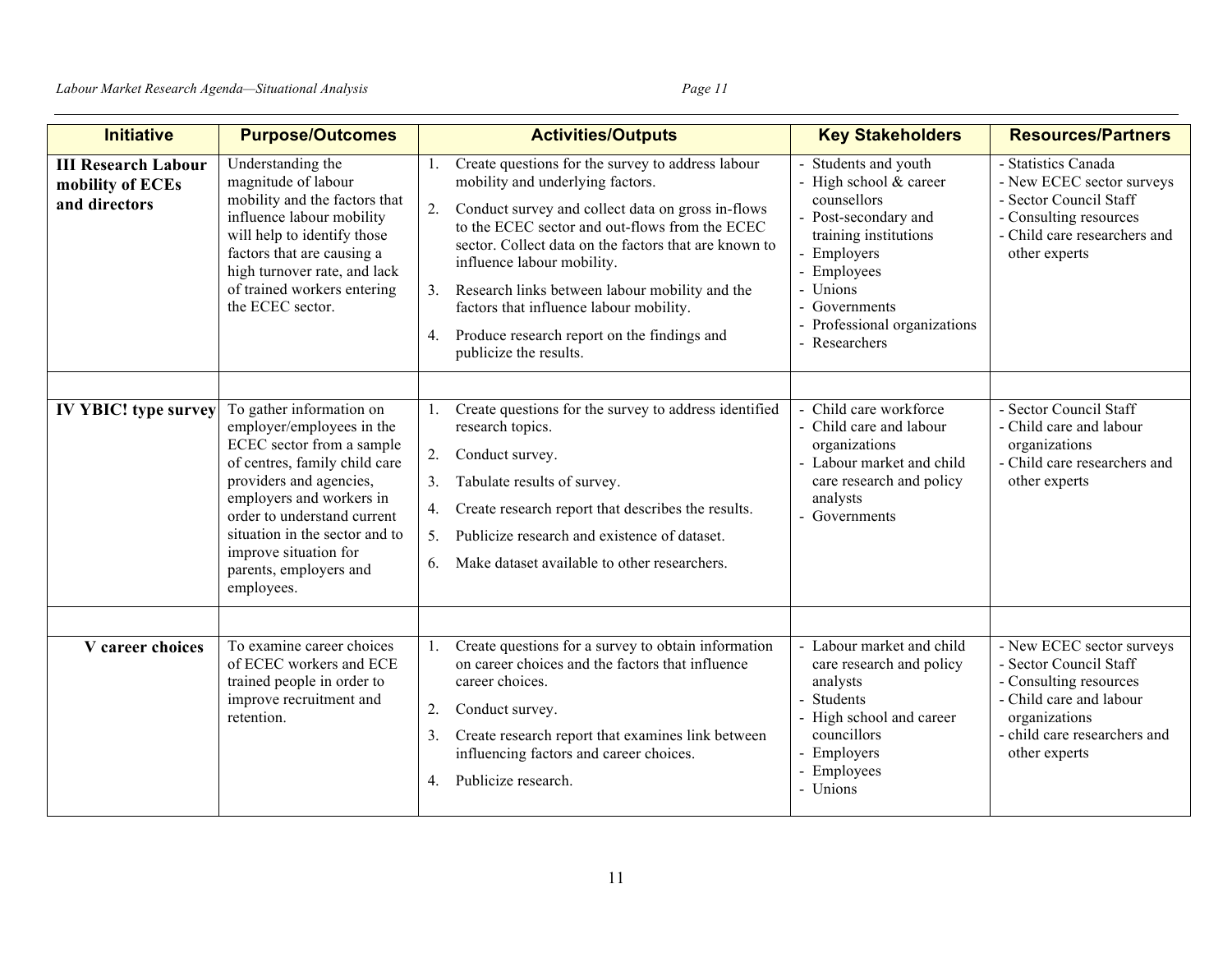| <b>Initiative</b>                                                                                      | <b>Purpose/Outcomes</b>                                                                                                                                                                                                                                                                                                                                                                                                                                                                                                           | <b>Activities/Outputs</b>                                                                                                                                                                                                                                                                                                                                                                                                                                                                                                                                                                                                                                                                                                                                       | <b>Audience</b>                                                                                                              | <b>Resources</b>                                                                                                  |
|--------------------------------------------------------------------------------------------------------|-----------------------------------------------------------------------------------------------------------------------------------------------------------------------------------------------------------------------------------------------------------------------------------------------------------------------------------------------------------------------------------------------------------------------------------------------------------------------------------------------------------------------------------|-----------------------------------------------------------------------------------------------------------------------------------------------------------------------------------------------------------------------------------------------------------------------------------------------------------------------------------------------------------------------------------------------------------------------------------------------------------------------------------------------------------------------------------------------------------------------------------------------------------------------------------------------------------------------------------------------------------------------------------------------------------------|------------------------------------------------------------------------------------------------------------------------------|-------------------------------------------------------------------------------------------------------------------|
| VI job satisfaction,<br>impact of HRM on<br>job satisfaction and<br>labour market<br>outcomes          | Job satisfaction influences<br>quit rates, HRM affects job<br>satisfaction. Improvements<br>in HRM practices would<br>improve job satisfaction and<br>reduce quit rates and leading<br>to long tenured employees.<br>The ultimate outcome is to<br>reduce the turnover in the<br>sector. Intermediate<br>outcomes include: database<br>on aspects of HRM<br>practices, job satisfaction<br>and labour market outcomes.<br>Research on these topics,<br>and a toolkit to help<br>individual employers to<br>improve HRM practices. | Devise survey that asks questions about HRM<br>1.<br>practices, job satisfaction, turnover and tenure from<br>employers/employees.<br>Collect data on HRM practices, job satisfaction,<br>1.<br>turnover and tenure from employers/employees.<br>Research link in the data between HRM practices<br>2.<br>and job satisfaction.<br>Research link in the data between job satisfaction,<br>3.<br>quit rates and tenure.<br>Identify HRM practices that directly or indirectly<br>4.<br>influence labour market outcomes.<br>Provide a toolkit that helps individual employers to<br>5.<br>improve HRM practices.                                                                                                                                                 | - Labour market and child<br>care research and policy<br>analysts<br>- Employers<br>- Employees<br>- Unions<br>- Governments | - Sector Council Staff<br>- HRM experts<br>- Child care researchers and<br>other experts                          |
| <b>VIII Integrated</b><br>electronic data<br>system to<br>improve data<br>collection and<br><b>HRM</b> | Improve data collection,<br>processing, and data quality.<br>Reduce paper burden on P/T<br>and employers responding to<br>regulatory and funding<br>information needs. Improve<br>HRM practices of<br>employers.<br>Two way flow of<br>information would enhance<br>the value of the information<br>to employers, improve data<br>quality and compliant for<br>$P/T$ , and improve the<br>functioning of the ECEC<br>sector.                                                                                                      | Requires buy-in of P/T and ECEC organizations.<br>2.<br>Identify data needed for internal HRM and external<br>P/T purposes.<br>Develop software to collect and manage data for<br>3.<br>internal and external needs that links with ministries<br>responsible for ECEC regulation and funding.<br>Software to aggregate information and to provide<br>4.<br>information back to individual organizations<br>concerning the overall situation in the<br>province/region so to place individual organization<br>in context and improve HRM.<br>Pilot project to test system.<br>5.<br>Adjust software to reflect findings of pilot project.<br>6.<br>After testing, adjustment, and re-testing, roll out<br>7.<br>system to broad number of organizations in P/T. | - Employers<br>$-$ P/T governments<br>- Employees                                                                            | - Sector Council Staff<br>- HRM experts<br>- Software developers<br>- Child care researchers and<br>other experts |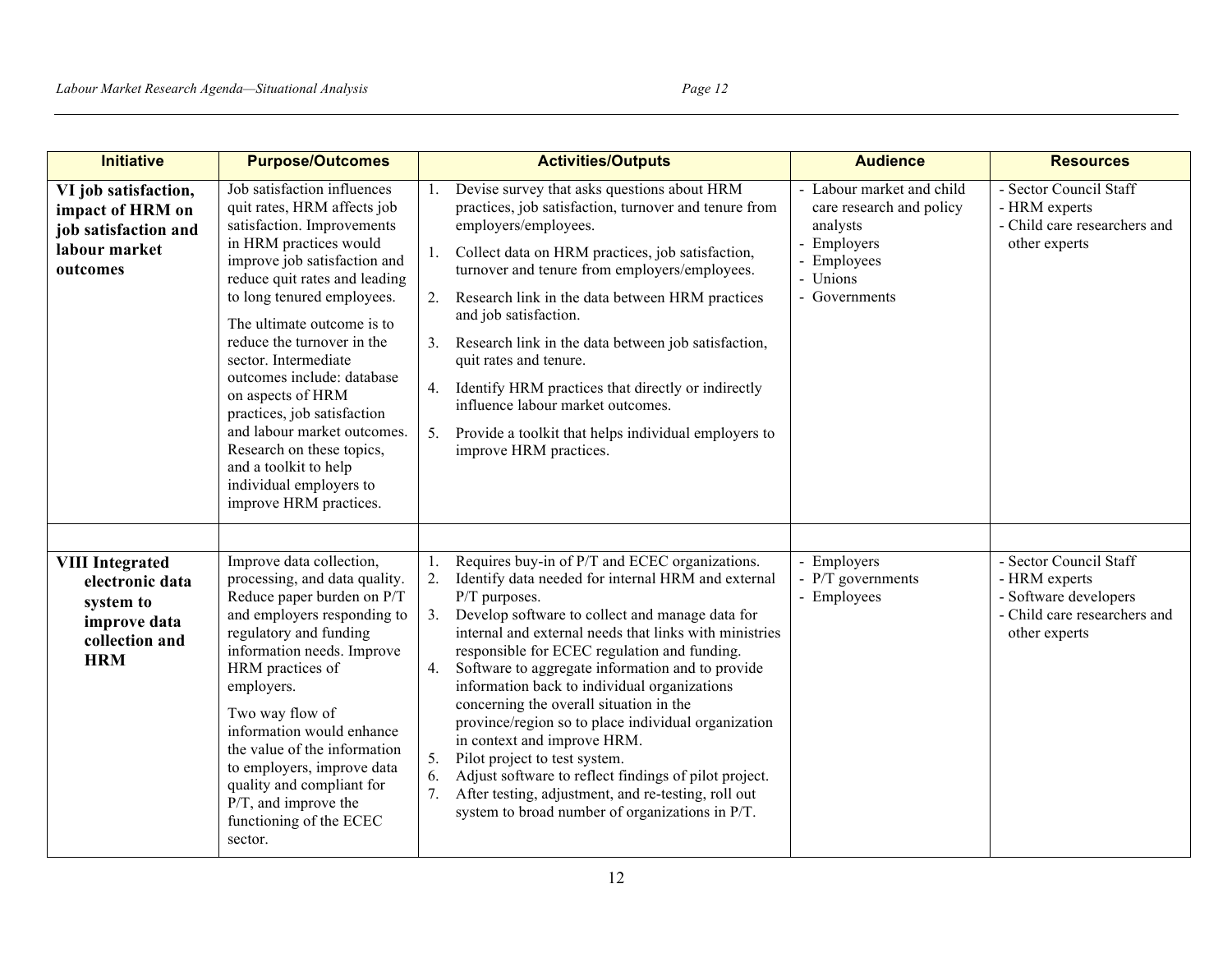## **Appendix I: Commonalities in Research Topics**

Commonalities among topics were explicitly recognized by many of the participants in the expert panels. Only two topics that received votes were not combined with other topics, specifically LMI: uses by and impact on stakeholders (topic 7) and the Integrated electronic data system (topic 12). Of the 36 votes cast in the determination of the priority list, 20 were combined votes. These commonalities are worthwhile examining in order to understand the potential synergies that could be harness in the future. Figure A1.1 on the next page graphically illustrates the topic combinations identified by the expert panel.

The common topics can be thought to be two linked clusters of topics. The first cluster is centred around the snapshot (topic 1). The second cluster is centred around a group of nine topics that includes: Quality begets quality (topic 8), Understand the dynamic of non-profit mechanism (topic 9), Impact of unionization on labour market outcomes (topic 10), Understanding low wage dynamic and high price elasticity for ECEC services (topic 11), Life course trajectory (topic 13), System comparisons (topic 14), Impact of non-wage financial benefits on recruitment and retention (topic 15), Job satisfaction and the impact of HRM on job satisfaction and labour market outcomes (topic 18), and Directors as a specific target group (topic 21).

It is clear from an examination of the combined votes that most experts assumed that data collection was part of many of these research topics, since there are no data current available from publicly available data sources for many of these topics such as job satisfaction, quality and systemic change. Data needs for the top eight priority topics was discussed in "Situational Analysis" and in section three of this report data commonalities were discussed.

The following focuses on the similarities or commonalities that the expert panel found in the research topics. In some cases the discussion focuses on the similarities in the research areas and in other instances similarities in the data that are needed for the topics is highlighted. The discussion moves down the list of topics that received votes from topic 1 to topic 22. Any particular connection is only examined once.

The Snapshot (topic 1) has a central position in the first cluster. There are a couple of possible linkages, depending on how experts interpreted these topics. In part, the snapshot appears to be a communications vehicle for the other research topics. The snapshot is linked with the development of a YBIC! type survey. Presumably, the information from the survey will supplement the data that are available from the census and provide a richer understanding of the sector. The snapshot was linked to research on job satisfaction (topic 18), since no current data are available on job satisfaction, the expert presumably assumed that data collection was part of that topic and some of the results of the research would be illustrated in the snapshot. The snapshot was also linked to the occupational demand/supply model (topic 19). Again presumably the information from the model, perhaps the estimate of workforce shortages would be used to provide a deeper understanding of the ECEC sector. The snapshot is also linked to the web based clearing house (topic 22) presumably because that is one means by which the information will be provided to stakeholders.

It is not immediately clear what the direct connection between the review of literature (topic 2) to identify data gaps and the snapshot would be. There could be an indirect link via another topic that collects the missing data. A more obvious linkage would be from the review of literature and the development of a YBIC! type survey (topic 3), but this link was not made. There is a link between the review of literature and labour mobility (topic 4), presumably the literature review would explicitly target labour mobility and provide information about what data need to be collected.

A link between the YBIC! type survey (topic 3) and the job satisfaction research (topic 18) is directly made. This connection presumably means that the expert considers that the YBIC! type survey should collect information on job satisfaction, HRM practices and labour market outcomes. Oddly other research topics were not directly linked to the YBIC! type survey, but which could clearly benefit from the YBIC! type survey if questions on those topics were included.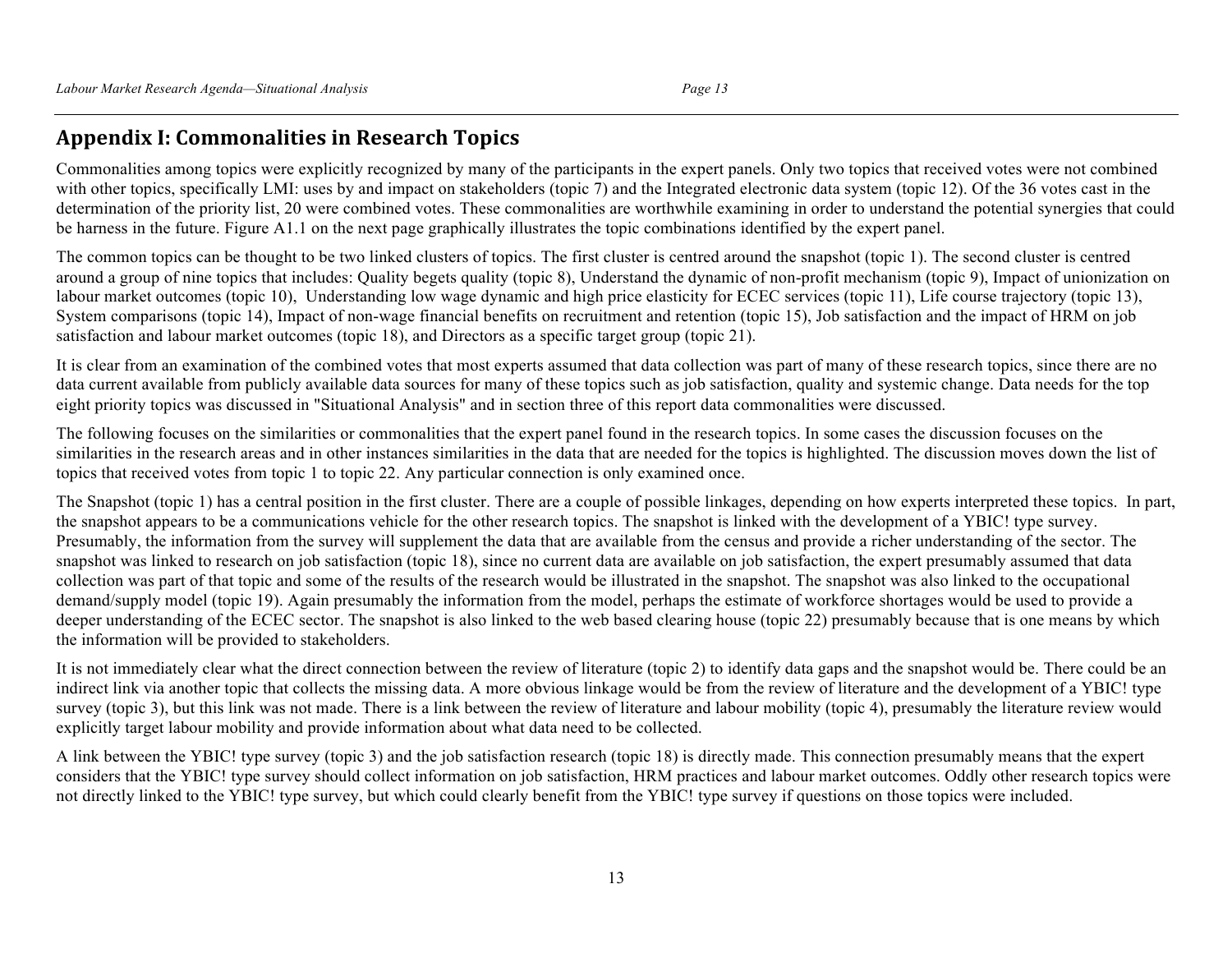

## **Figure A2.1: Topic Combinations Identified by Expert Panel's Voting**

#### **Legend**

Thin orange circle: topic not combined with others Thin black circle: topic combined with others once Thick black circle: topic combined with others twice Blue circle: topic combined with others three times Green circle: topic combined with others four times Thick Green circle: topic combined with others more than four times Dotted line: topics identified in both clusters of combined topics Number represents the topic number from Table 1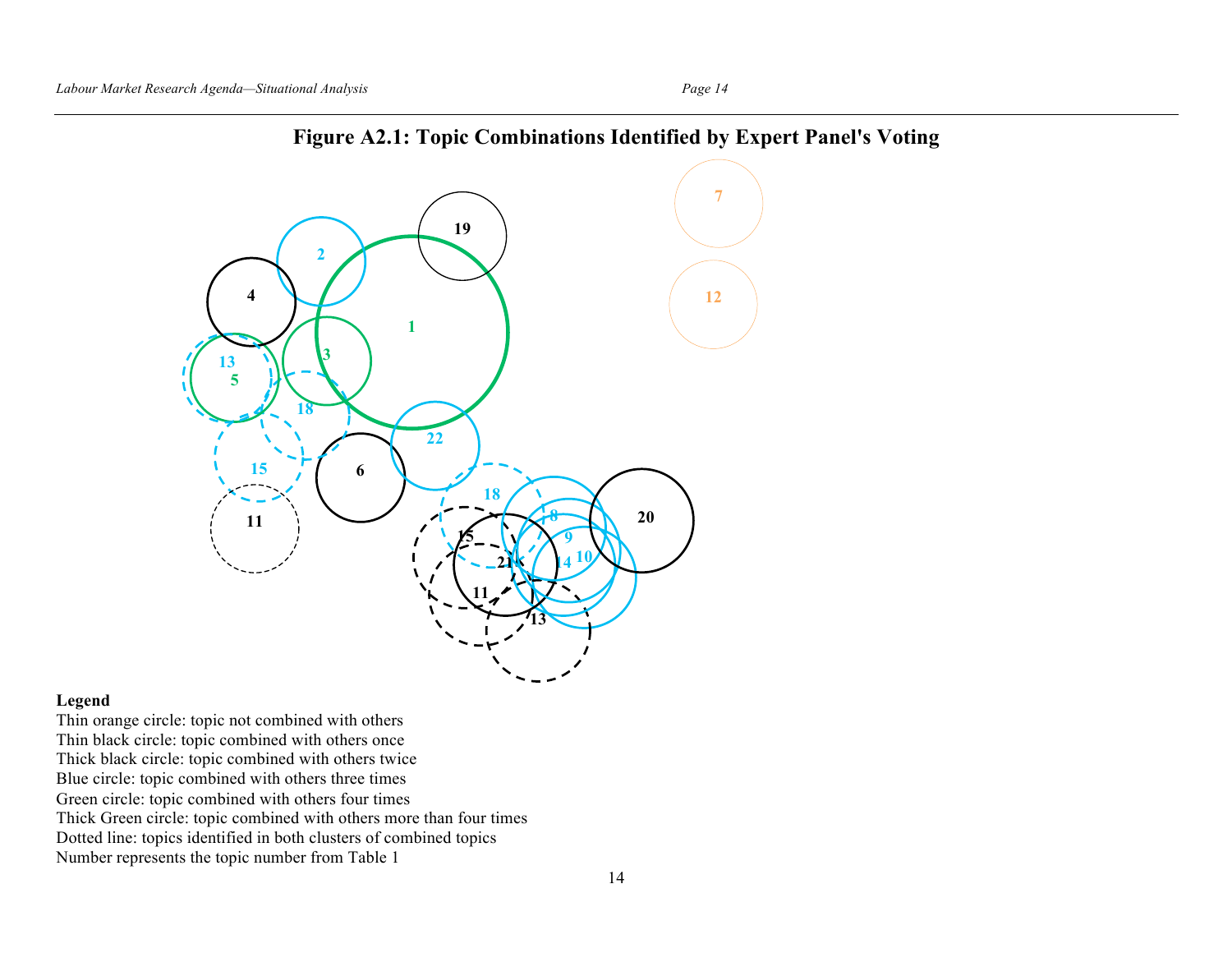A direct link between labour mobility (topic 4) and career choices research (topic 5) was made by a couple of experts on the panel. Given that there is an overlap between labour mobility and career choice, this is an obvious combination. There is also a clear commonality of data that would be needed to research these topics, but the information on career choices should also include those with ECE training who never entered the ECEC sector.

The career choices research (topic 5) was linked with a number of topics by several experts. There is an obvious link between career choices and life course trajectory, both would use similar data, and address similar issues. The sample needed for the two studies may differ. Life course trajectory would potential require a larger sample of older workers to understand later life transitions, while presumably a focus on career choices would need a larger sample of younger people to understand their initial career choices given that most of the career transitions tend to occur at younger ages. There is also a clear link identified between career choices and the impact of non-wage financial benefits on recruitment and retention (topic 15) and the impact of HRM practices on job satisfaction and labour market outcomes (topic 18). Notably, none of the experts made a link between the topic quality begets quality (topic 8) and career choices whereas this linkage is explicitly identified in the ECEC literature.

Program evaluation (topic 6) was linked with and the impact of HRM practices on job satisfaction and labour market outcomes (topic 18) as well as with the web based clearing house for information (topic 22). Presumably the link between program evaluation and HRM practices is so that the HRM practices can be properly evaluated. The link between the web based clearing house and program evaluation is presumably to publish information on program evaluation. It is not clear if there is another linkage that the expert had in mind.

Quality begets quality and affects R&R (topic 8) was not part of the first cluster of topics, but was one of the core topics in the second cluster that was identified by three experts. This topic was linked with other core topics in the second cluster that include: understand the dynamic of non-profit mechanism (topic 9), impact of unionization on labour market outcomes (topic 10) and system comparisons (topic 14). Presumably the link between quality and the first two of these topics is to reflects the research that suggests that non-profit child care centres and a unionized workforce provide higher quality ECEC services and better labour market outcomes. These topics could use similar sourced data to examine these issues provided that some matched measure of quality is obtain from surveys or from administrative data. Presumably, quality would be one of the attributes of different systems that would be examined in any system comparison. Comparing different ECEC systems in Canada could be done with the same surveys so long as they have a representative sample in the P/T that are being compared. International comparisons would required the same data to be collected for those countries that are to be compared with Canada. In order to compare quality internationally, the same quality measure would need to be recorded and mean the same thing in the different countries under examination.

Quality begets quality was linked less often with several other topics in the second cluster, specifically: low wage dynamic (topic 11), life course trajectory (topic 13), directors as a specific target group (topic 21) and system change (topic 20). There is an obvious link between the low wage and high price elasticity dynamic and quality. To understand the low wage and high price sensitivity dynamic thoroughly it would be necessary to also include quality. This suggests that the surveys that are used to collect information about the ECEC sector should include a measure of quality. Quality could also influence life course trajectory since it may alter the desirability of ECEC employment by older workers, or alter their choice of ECEC related positions. Directors could influence quality in ECEC organizations, which would also impact the other topics in this cluster. Quality begets quality was also linked with system change. A systemic change could have a clear impact on the quality of ECEC services delivered by the sector. Analysing system change could need information that extends beyond current systems in operation in Canada and therefore it would need to be broken down into component parts to understand the implications for the provision of ECEC services and the workforce.

Non-profit status (topic 9) was linked with several other topics in the second cluster including: impact of unionization on labour market outcomes (topic 10) and system comparisons (topic 14). Since non-profit status and unionization are identified as possible factors that affect the delivery of ECEC services and labour market outcomes this is an obvious combination. Non-profit status was also linked, although less often, to low wage dynamic (topic 11), life course trajectory (topic 13), directors as a specific target group (topic 21) and system change (topic 20). Again given the research on the importance of non-profit status there would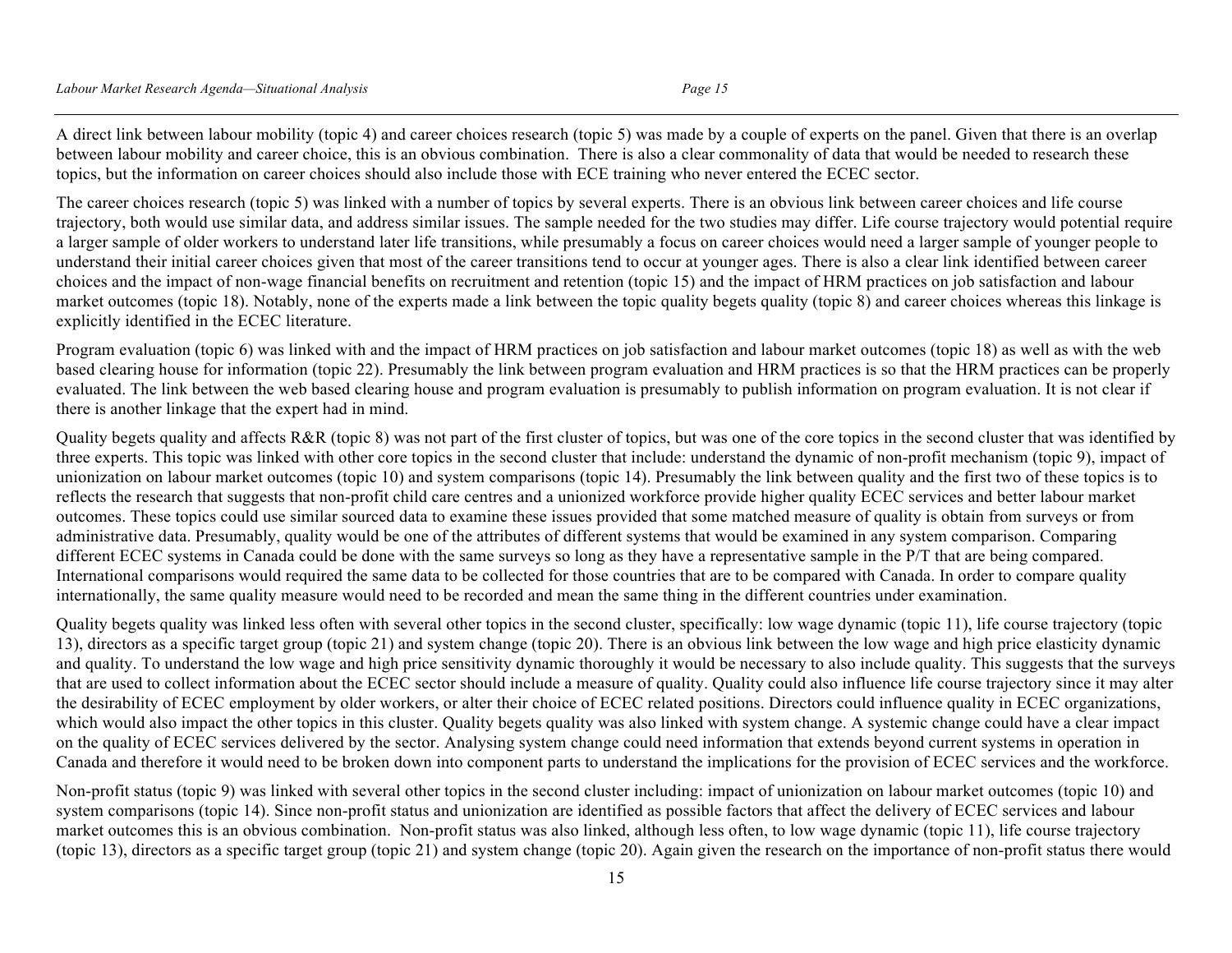seem to be an obvious connection between non-profit status and the first three of these topics in understanding the ECEC workforce. The connection between nonprofit status and system change could be because the expert foresees a system of non-profit organizations as the possible model for the ECEC system.

The impact of unionization on labour market outcomes (topic 10) was linked with system comparisons (topic 14) in the second cluster of topics. Presumably unionization is one of the attributes the expert wants to examine in the different systems to understand the impact of unionization on labour market outcomes. Other topics that were connected with unionization, albeit less often, were low wage dynamic (topic 11), life course trajectory (topic 13), directors as a specific target group (topic 21) and system change (topic 20). Similar to the discussion above unionization would be one of the attributes that would need to be studied to understand the sector and labour market outcomes. The connection between unionization and system change could be because the expert foresees a system of high unionization as part of the possible model for the ECEC system.

The low wage and high price sensitivity dynamic (topic 11) was linked to life course trajectory topics (topic 13), system comparisons (topic 14), impact of nonwage financial benefits on recruitment and retention (topic 15) and the impact of HRM practices on job satisfaction and labour market outcomes (topic 18), and directors as a specific target group (topic 21). There are obvious connections between these topics and many would use similar survey data, or data that could be extended to include the relevant information for most of the other topics. System comparisons that extend outside the country would require additional information, however.

The life course trajectory topics (topic 13) was linked to system comparisons (topic 14), impact of non-wage financial benefits on recruitment and retention (topic 15) and the impact of HRM practices on job satisfaction and labour market outcomes (topic 18), and directors as a specific target group (topic 21). There are obvious connections between these topics and many would use similar survey data, or data that could be extended to include the relevant information for most of the other topics. System comparisons that extend outside the country would require additional information.

System comparisons (topic 14) was linked with the impact of non-wage financial benefits on recruitment and retention (topic 15) and the impact of HRM practices on job satisfaction and labour market outcomes (topic 18), and directors as a specific target group (topic 21). Any survey that examines ECEC sector systems in different parts of Canada could be used to compare these systems. System comparisons that extend outside the country would require additional information, however. Naturally system comparisons was also linked with system change (topic 20).

The impact of non-wage financial benefits on recruitment and retention (topic 15) was linked with the impact of HRM practices on job satisfaction and labour market outcomes (topic 18), and directors as a specific target group (topic 21). There are obvious connections between these topics and many would use similar survey data, or data that could be extended to include the relevant information for most of the other topics.

The impact of HRM practices on job satisfaction and labour market outcomes (topic 18) was linked with directors as a specific target group (topic 21). There are obvious connections between these two topics given that directors influence or determine HRM practices and must carry out these practices. Information for these topics could use the same survey information.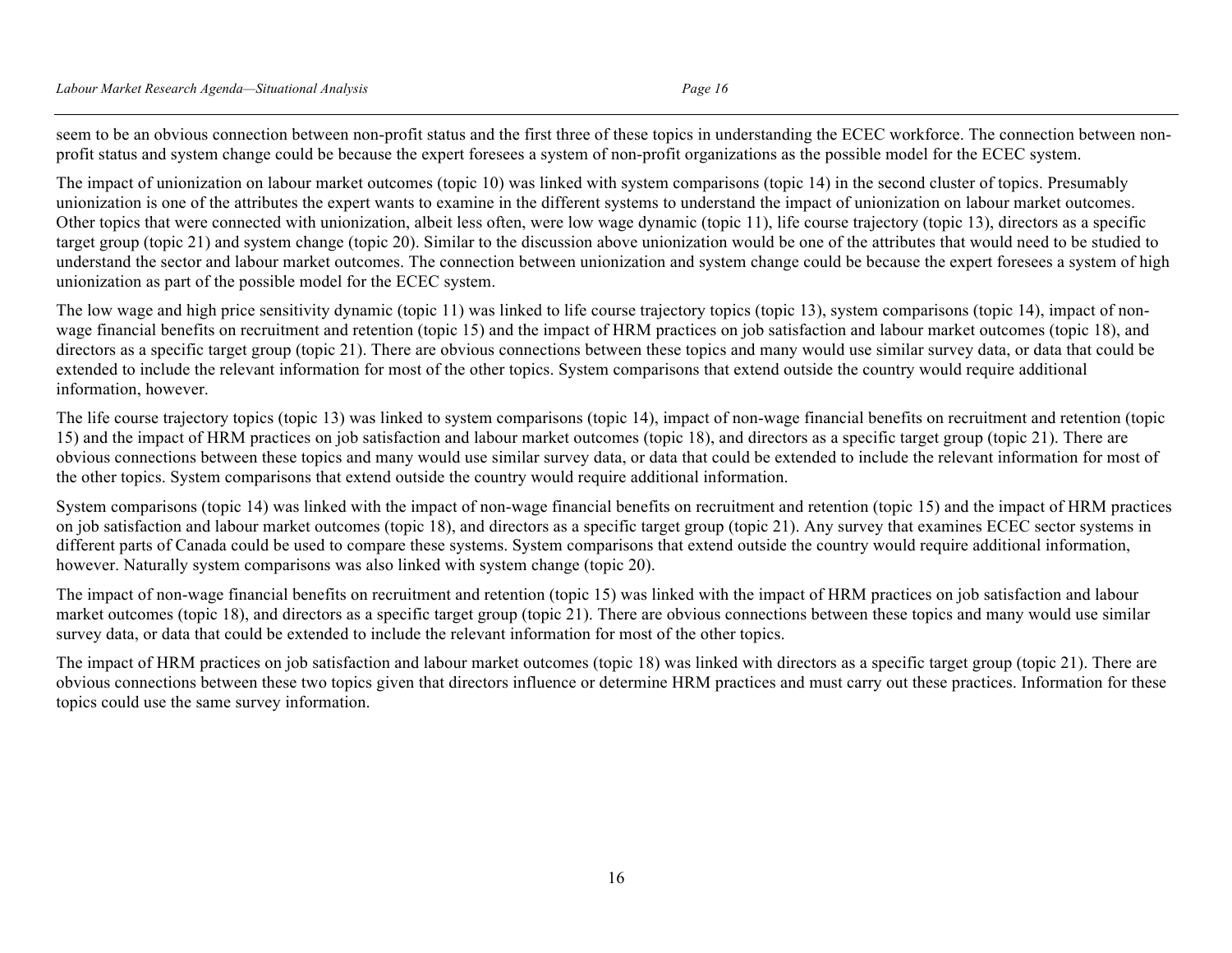## **Appendix II: Expert Panel's List of LMIRA Priorities**

The topics identify by the expert panel include: literature reviews, potential areas of research, the provision of human resource management tools, methods to deliver research and improvements in data collection and management. In order to create a priority list each member of the expert panel and CCHRSC staff were permitted three votes. Some experts used a single vote on combined topics, so these topics received partial votes. In order to take these partial votes into consideration, these votes were weighted by their fractional amount. For example, if an expert combined three topics then each topic received one third of a vote in the weighted vote tally. Both the total number of votes and the weighted number of votes were calculated.

| <b>Table A2.1: Research Topics Ranked by Total Votes</b> |                                                            |  |
|----------------------------------------------------------|------------------------------------------------------------|--|
| 1                                                        | <b>Occupational Demand/Supply model</b>                    |  |
| $\overline{2}$                                           | <b>Labour Mobility</b>                                     |  |
| 3                                                        | <b>Snapshot of the workforce</b>                           |  |
| 4                                                        | <b>Career Choices</b>                                      |  |
| 5                                                        | You Bet I Care! type survey                                |  |
| 6                                                        | Integrated electronic data system                          |  |
| 7                                                        | <b>Job satisfaction</b>                                    |  |
| 8                                                        | Impact of non-wage financial benefits                      |  |
| 9                                                        | LMI: uses by and impact on stakeholders                    |  |
| 10                                                       | Literature review of recent projects to identify data gaps |  |
| 11                                                       | Quality begets quality                                     |  |
| 12                                                       | Program evaluation                                         |  |
| 13                                                       | Understanding low wage dynamic                             |  |
| 14                                                       | System change                                              |  |
| 15                                                       | Impact of Unionization                                     |  |
| 16                                                       | Web based clearing house                                   |  |
| 17                                                       | Life Course trajectory                                     |  |
| 18                                                       | System comparisons                                         |  |
| 19                                                       | Understand the dynamic of non-profit mechanism             |  |
| 20                                                       | Directors as specific target group                         |  |
| 21                                                       | Learn from other sectors                                   |  |
| 22                                                       | Natural experiments should be examined                     |  |